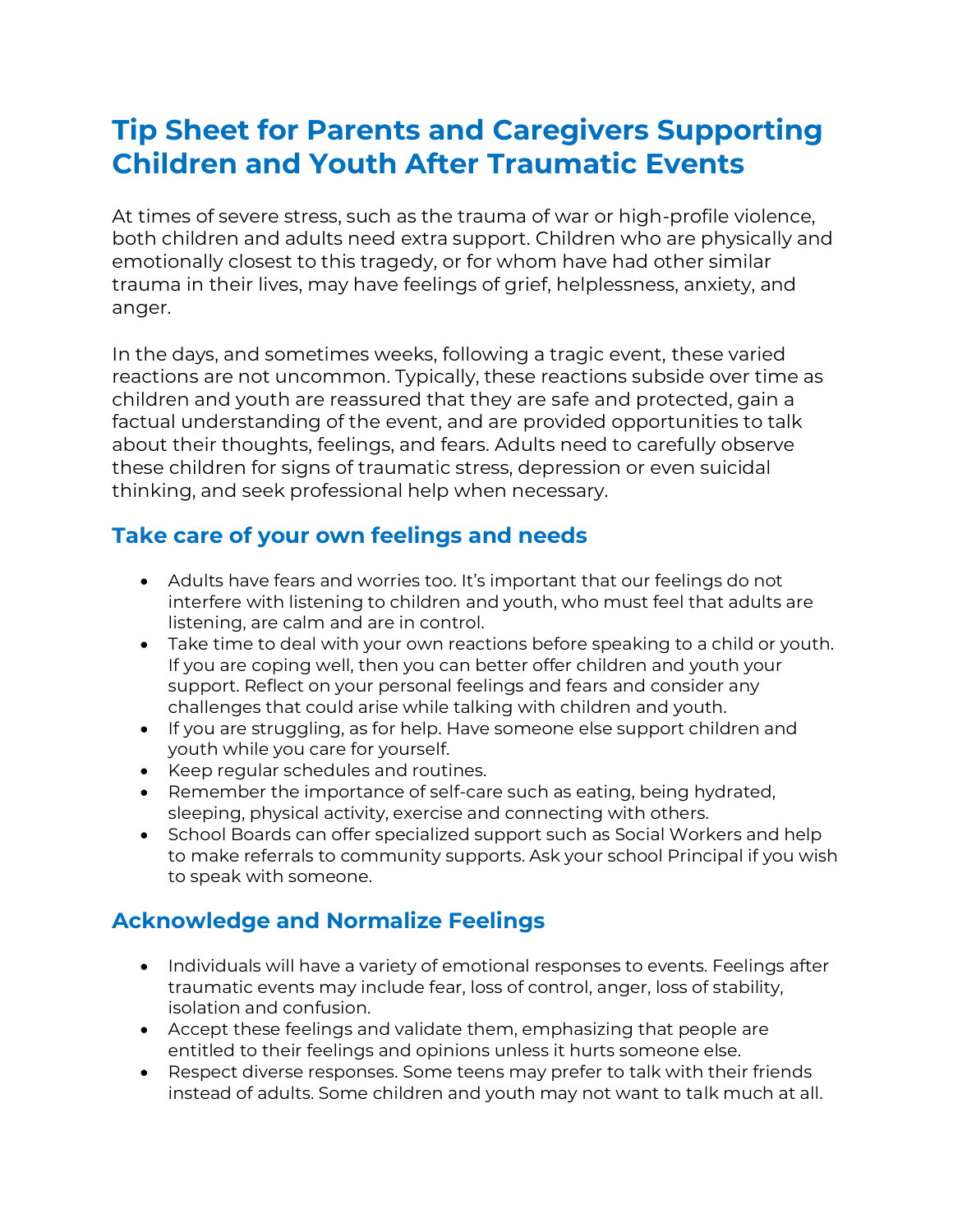- Let them know that their feelings are normal, expected and shared by many others.
- Recognize the feelings that are behind actions and put them into words. For example, "I can see that you are feeling worried about this".
- Encourage children and youth to talk with you or another caring adult. Emphasize that you are there to help and want them to tell an adult if they feel, or a friend feels, overwhelmed.
- If children and youth are using humour inappropriately in relation to the situation, help them understand why this is hurtful to others and how it is insensitive or inappropriate.

# **Help Children and Youth Feel Safe**

- Be calm, offer reassurance and explain how children and youth are in a safe place. Review things that make us safe and help to protect us, including things that help us feel more secure. Help children and youth identity people they have in their lives for support.
- Encourage children and youth to draw on their own self-care skills and other sources of strength they can draw on.
- Limit media consumption, especially for elementary aged youth. Limiting media exposure helps to prevent children and youth becoming too focused on the crisis events as exposure can increase anxiety and fear.
- Discuss conflict resolution and peaceful ways of resolving conflicts.
- Keep explanations of events age-appropriate
- Talk about the roles of people in our communities, society and country to help to respond to crisis events and have responsibilities for fighting for justice.
- Acknowledge that sometimes in conflict situations people take sides: use this opportunity to teach about the dangers and negative impact of prejudice, discrimination and racism

## **Be a Good Listener and Observer**

- When children or youth ask questions, listen carefully and respond as appropriately and objectively as possible.
- Let them guide your regarding their level of concern or desire for information.
- When answering questions, stick to the facts. Speculating what could happen raises anxiety in people. It's OK to say that you don't have all of the answers.

# **Be Alert to Changes in Behaviour**

Children and youth may respond differently to traumatic events. Watching for changes in children and youth's behavior is a way that we can keep track of how events may be impacting them and understand these behaviours as communicating distress. For example, you may see any of the following:

- Preoccupation with violence (e.g.: pretending to blow things up)
- Difficulty concentrating